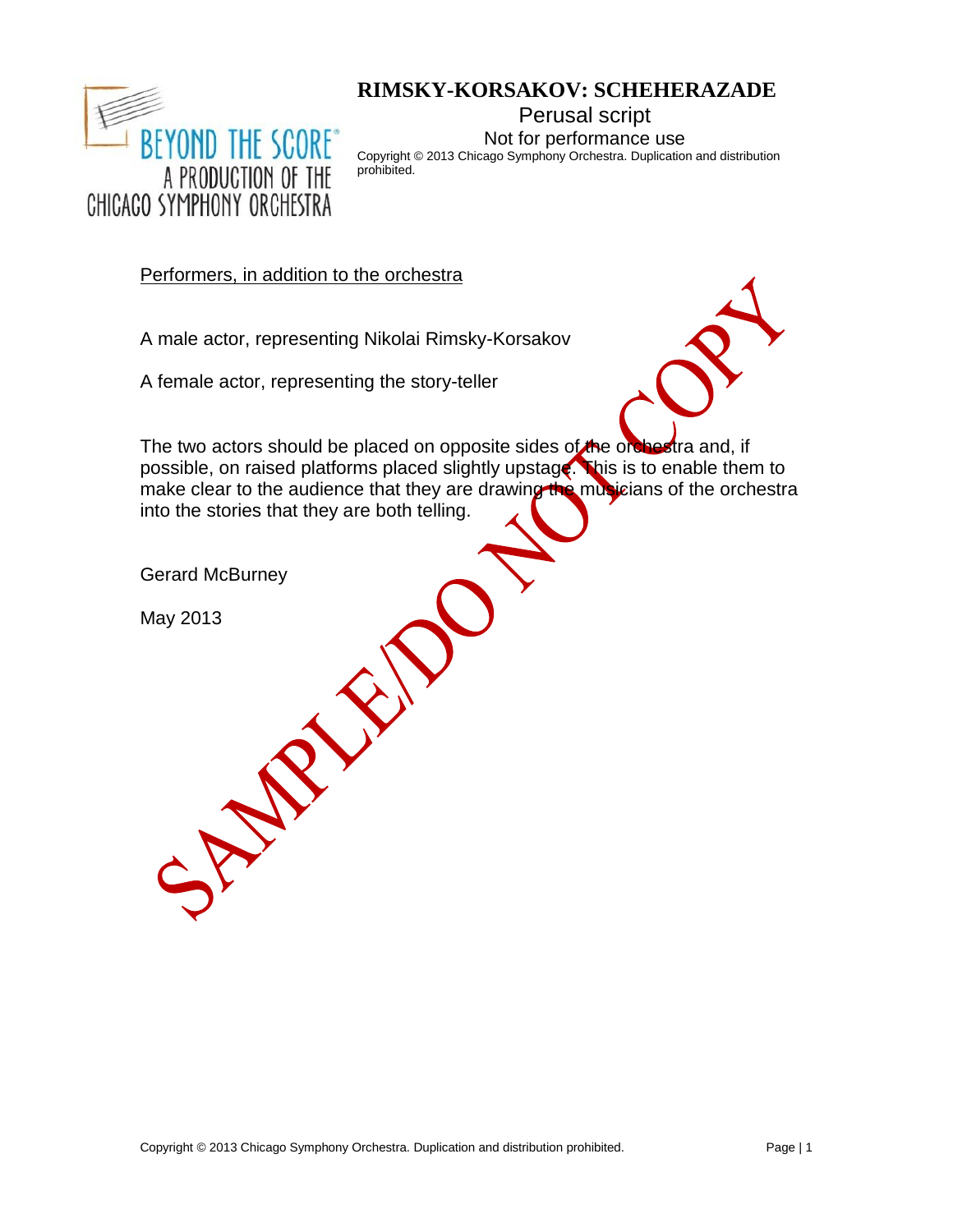# *Movement 1*

**VO 1**

## **RIMSKY-KORSAKOV**

Once upon a time there was a King... a great King... the Sultan Shahriar! Convinced that all women were perfidious... and faithless... he vowed every day to marry a new wife.... and then immediately to execute her... until in the end... no one would be left to be his queen

**ME 1 1-6 16" 16"** 

**VO 2**

#### **STORYTELLER**

But the Sultana... Scheherazade outwitted the cruel Sultan...

and saved her own life and the lives of others...

by fascinating Shahriar

with the tales she told through one thousand and one nights....

at each dawn leaving the story incomplete until night fell again...

Many wonders did the beautiful Scheherazade tell...

**ME 2 8-13 28"**

#### **VO 3**

 $\overline{a}$ 

<sup>1</sup> Pronounced with 5 syllables: She-HE-ra ZAA-da [the name probably means Queen of Freedom]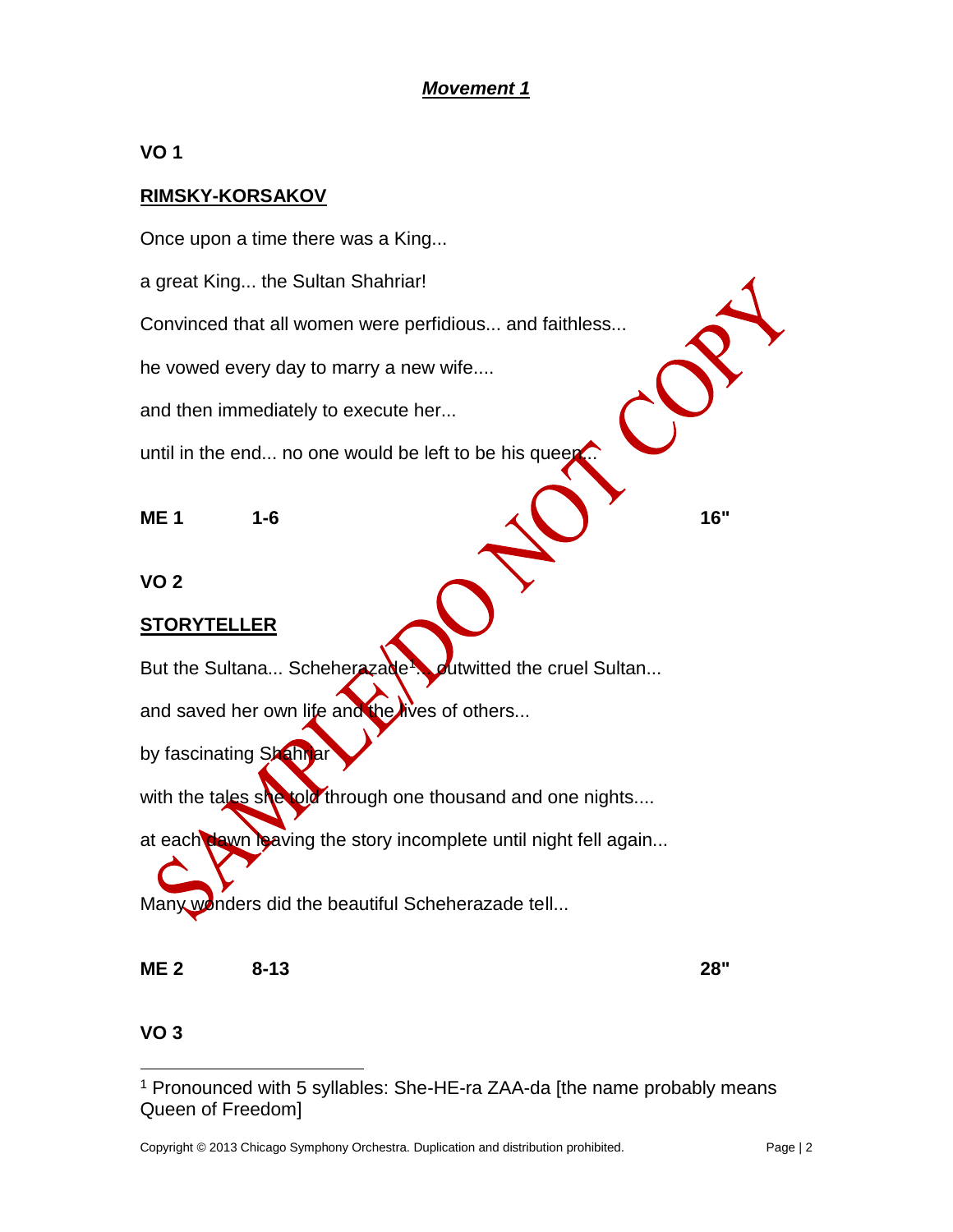# **STORYTELLER**

For one thousand and one nights,

Scheherazade wove tale into tale and story into story...

with verses of the poets and the words of songs...

**ME 3 14-17 42"**

**VO 4**

#### **STORYTELLER**

And so... day after day...

SPARY SI

driven by insatiable curiosity to know the end of every story that she told...

Shahriar continually put off Scheherazade's execution....

until... at the last... he utterly abandoned his cruel plan...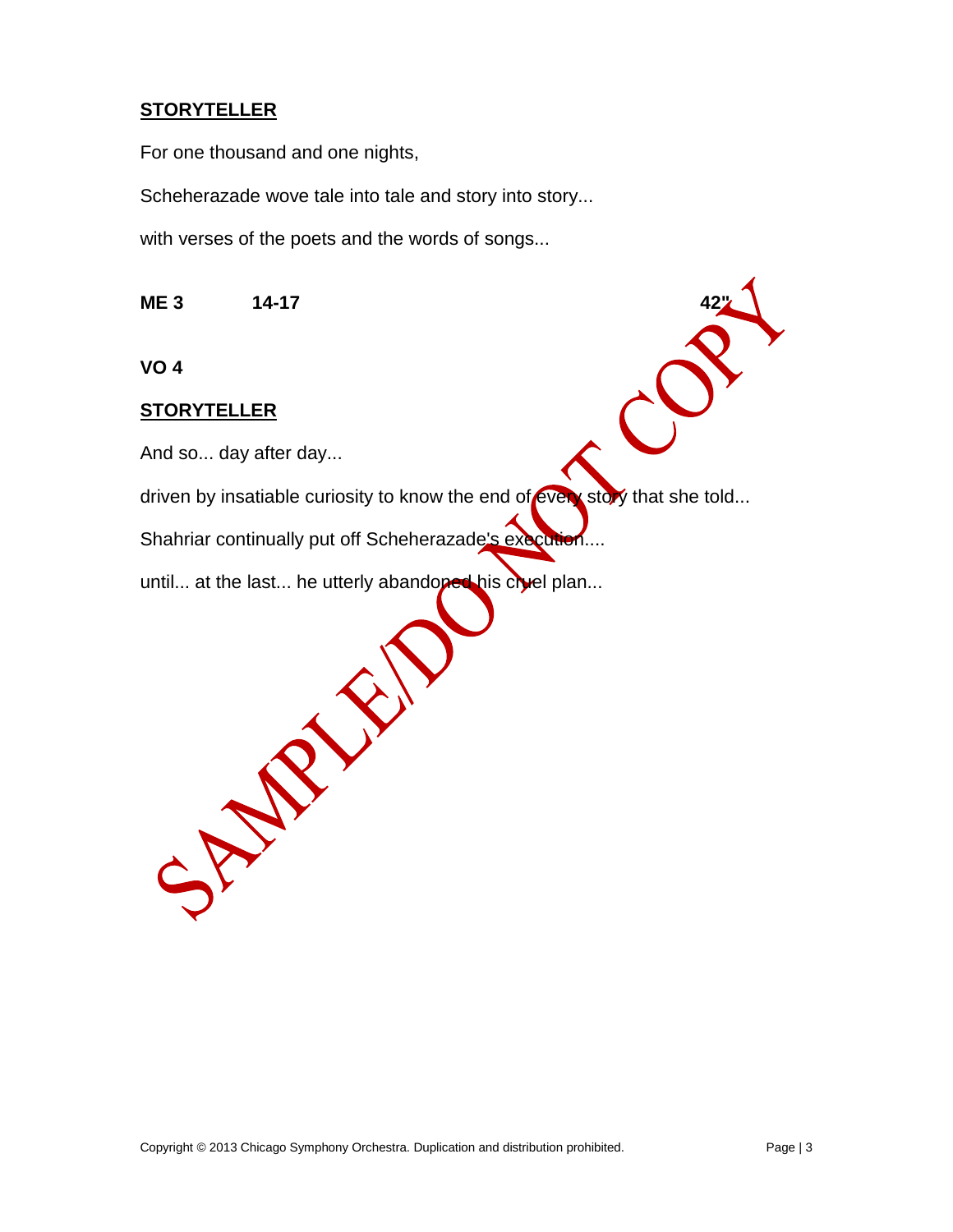# **RIMSKY-KORSAKOV**

I was born in the Russian countryside...

in Tikhvin<sup>2</sup>, a small town not far from St Petersburg...

I was not two years old when I could distinguish

all the tunes my mother sang to me...

and when my father played the piano, I beat my toy drum in perfect t

In company, I was reserved...

but alone I skylarked, ran about the fields, climbed roofs and tree

and flew into tantrums whenever I was punished...

My older brother was a lieutenant in the navy

and he would send us letters telling  $\psi \in \mathbb{R}$  his adventures on the ocean...

And so I fell in love with the seal

I conceived a passion for it without ever having seen it...

and I built a toy ship and played at being a sailor...

and I taught myself to read the stars...



**ME 4 18-24 Violas, cellos and basses 16"**

 $\overline{a}$ 

<sup>2</sup> Pronounced 'Teekh-veen'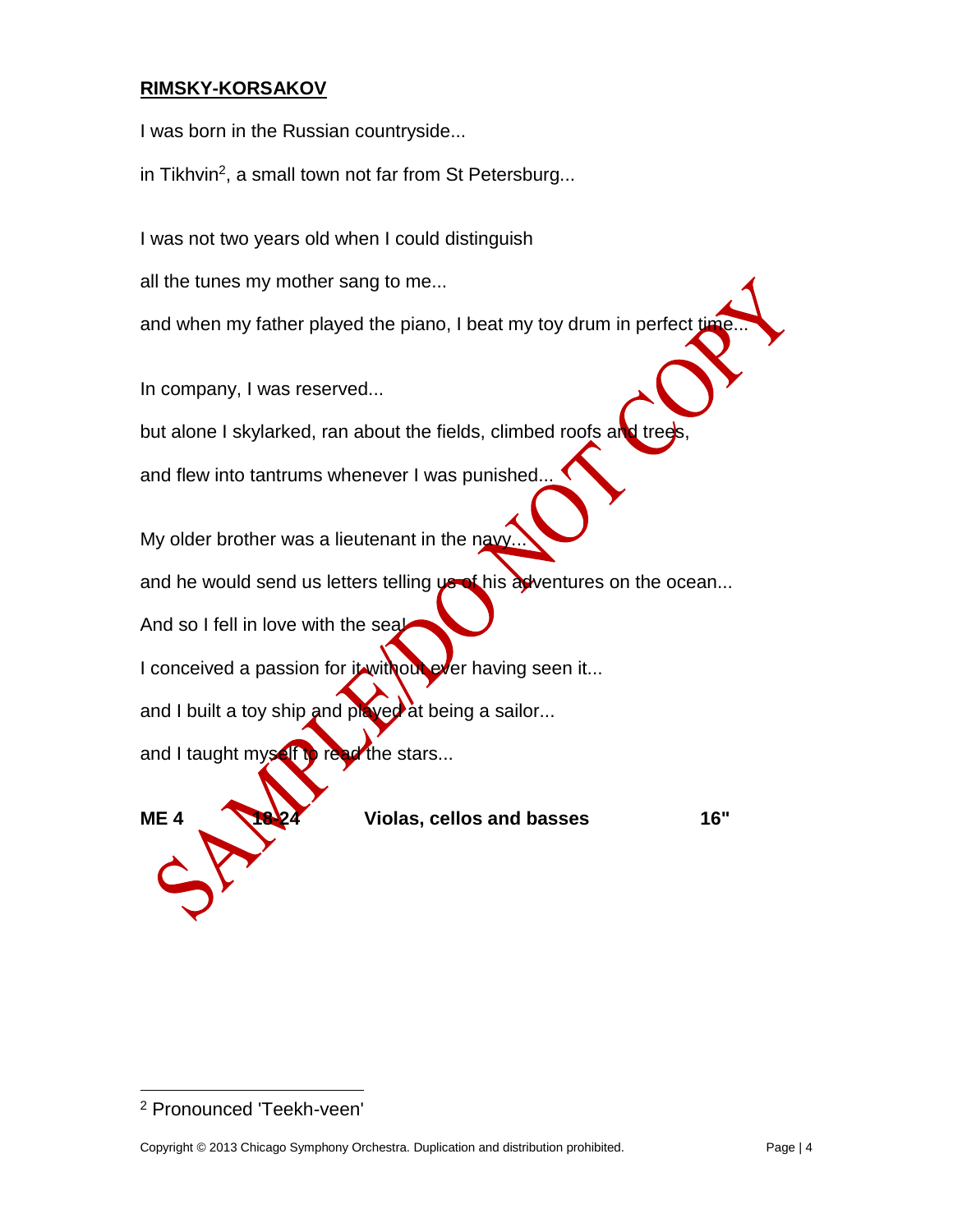#### **RIMSKY-KORSAKOV**

One day my brother returned from his travels round the world

and was appointed commander of a local training ship for youngsters...

That summer he took me with him...

and taught me how to sail a boat...

and I lived in his cabin, away from all the other boys...

*[suddenly struck by the memory]*

Once, when I was standing on the ratline under the mizzen

while we were tautening the shrouds, I fell into the sea.

Fortunately into the sea and not on to the deak!

I swam out easily... and was pulled into a boat...

and all I suffered was a fright...

SM

and bruises from the force with which I hit the water...

**ME 5 25--29 Bassoons, vlas, cellos, basses 11"**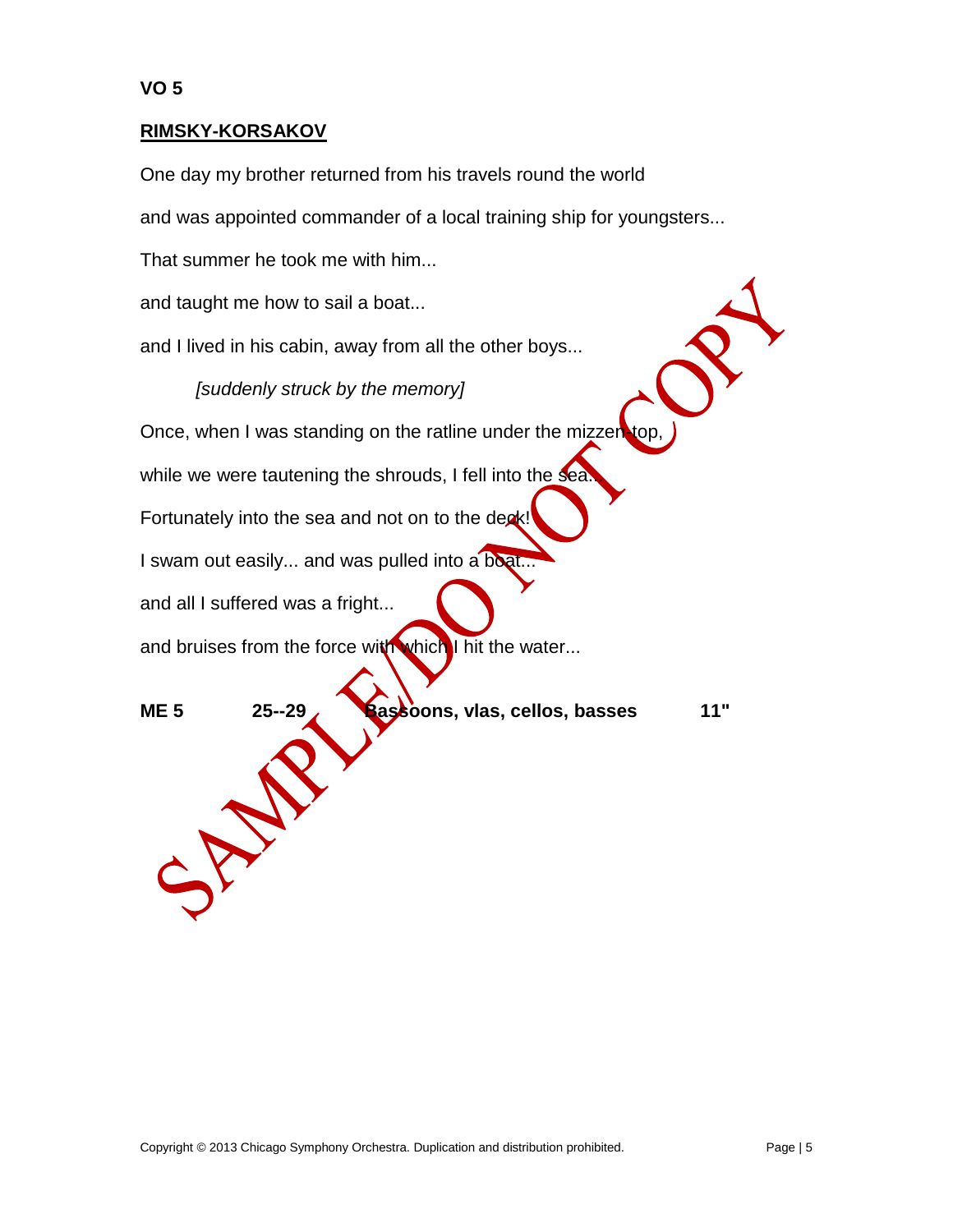#### **RIMSKY-KORSAKOV**

At 18 I graduated as an officer from the School of the Marine Corps and was assigned to a clipper... the Almaz<sup>3</sup>... the Diamond... to set out on my own voyage round the world for several years...

I did not avoid this path before me.... My uncle was an admiral, my brother an outstanding sailor... and I from earliest childhood had been swept away by all the stories and the books of travel that I read. and by my brother's letters... The dream of distant lands allured me...

**ME 6 30-35 Clarinets, bns, vlas, cellos, basses 12"**

**VO 7**

**RIMSKY-KORSAKOV**

*[enjoying the names of the foreign countries]*

We started for Germany and thence for foggy England...

As we crossed the North Sea, the rolling of the ship was awful...

But I was never seasick... and on the way

I learned that we were bound across the ocean to New York...

**ME 7 36-38 Cts, bns, vlas, cellos, basses 6"**

 $\overline{a}$ 

<sup>3</sup> Pronounced Al-MAZ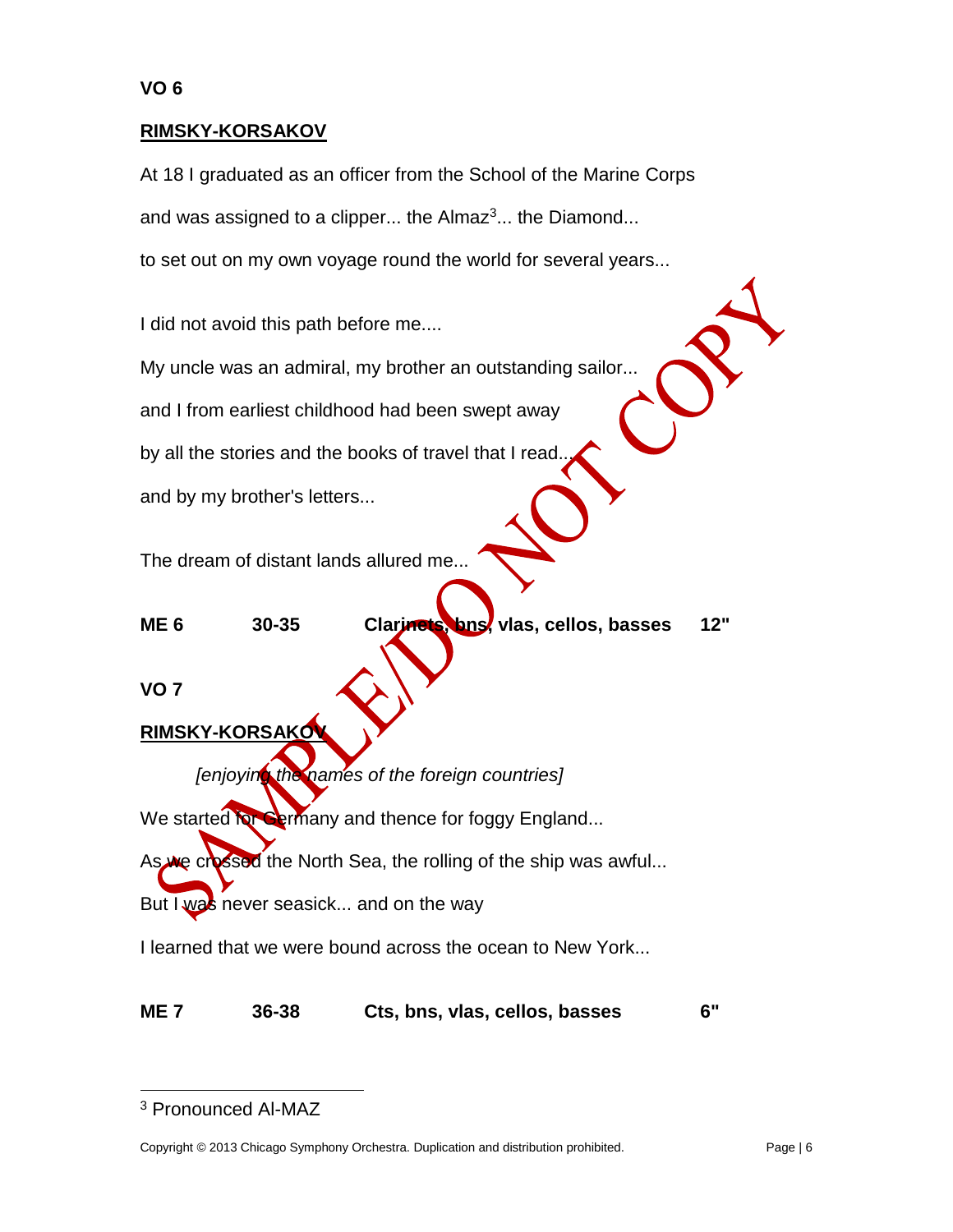#### **RIMSKY-KORSAKOV**

As soon as we entered the North Atlantic,

we encountered gale-force headwinds...

Our ship was under full sail, but for days we made no progress...

The weather was cold and damp,

and our clipper rolled horribly beneath huge waves.

And then... a fall in the barometer and a closeness in the air.

and we knew we were entering the path of hurricanes.

The wind grew stronger and stronger, and swung from left to right...

Enormous waves towered over us

and when night came, lightning flashed...

**ME 8 39-43 Tutti 11"**

SAVE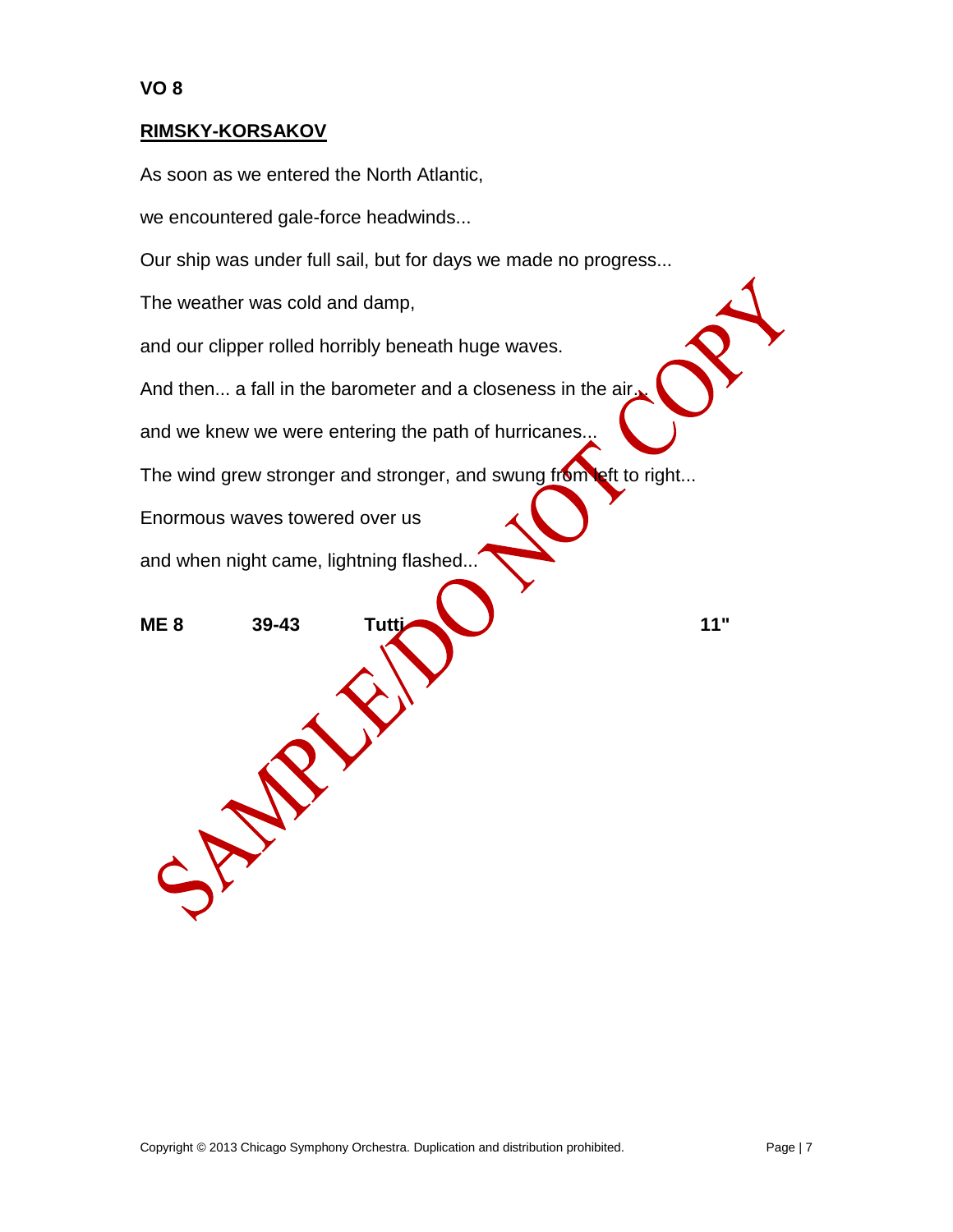# **STORYTELLER**

**VO 9**

*[announcing the tale with a sense of grandeur]* "The Sea... and Sinbad's Ship"...

Long ago... in the city of Baghdad... there lived a wealthy merchant... Sinbad the Sailor...

"Know ye, my masters, that when I was still a boy...

I made up my mind to go to sea...

I boarded a ship...

we sailed downriver... and out into the Indian

and took our course towards the East.

having the coast of Persia on our

and on our right Arabia...

At first I was much troubled by the motion of the vessel...

but I soon recovere

and since that hour I have never more been plagued by seasickness..."



**ME 9 44-76 Tutti until last bar, when celli only 1'13"**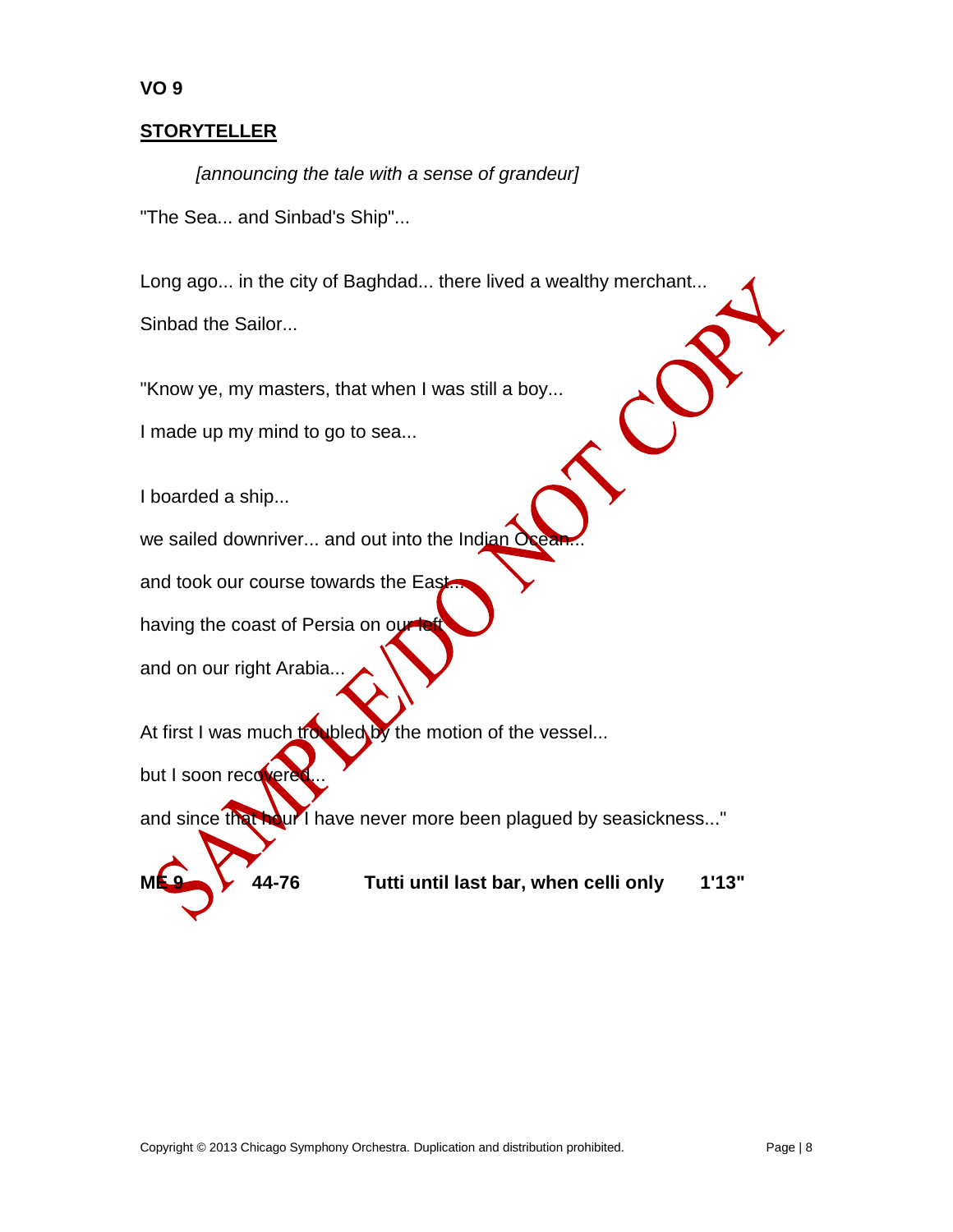#### **VO 10a**

#### **STORYTELLER**

"And so... after many voyages...

fate brought us to a pleasant land...

with trees loaded with ripe fruit...

and scented flowers... singing birds and limpid streams...

And I sat down by a spring of clear cool water...

and I fell fast asleep..."

#### **RIMSKY-KORSAKOV**

*[enjoying the sweetness of the moment]*

In my music, you should notice how I use different scales and modes...

*[enjoying the simplicity and the name of the scale]*

like this one... five simple notes. the Pentatonic scale...

*[explaining with a smile and proving his point]*

It reminds us of the East... of music from China or Japan!

**ME 10a Pentatonic scale - oboe 15"**

# **RIMSKY-KORSAKOV**

**VO 10b**

*[enjoying revealing something his friends don't know]*

Every scale and key in music has a meaning...

but I'll tell you something else...

to me it also has a specific color!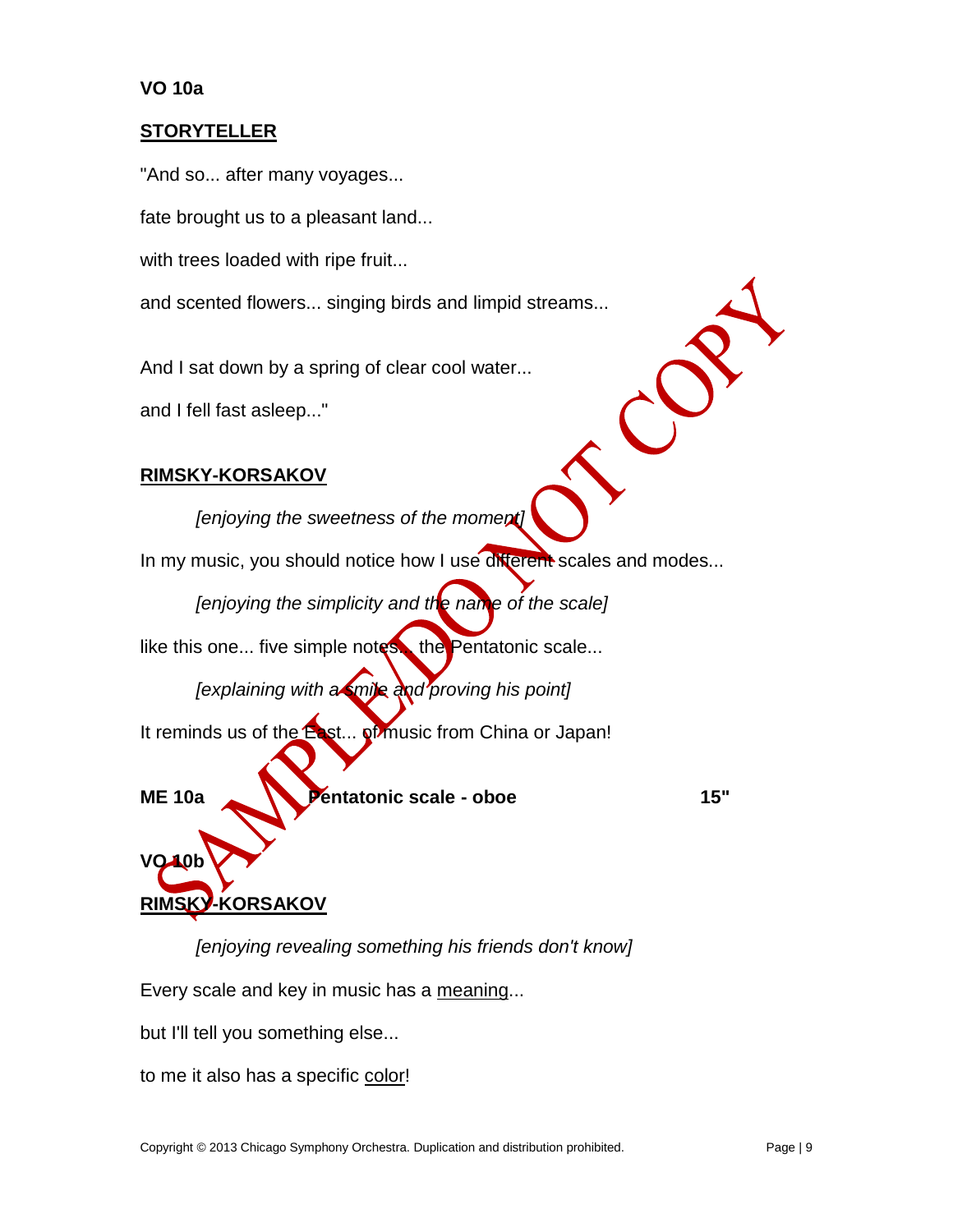*[with boyish energy and a sense of amazement]*

For example, B minor...

# **ME 10b Harp - B minor arpeggio 3" VO 10c RIMSKY-KORSAKOV** I hear that as green, and somewhat stern and cruel...

But E major... the key of 'Scheherazade', by the way...

**ME 10c Harp - E major arpeggio 3"**

**VO 11**

## **RIMSKY-KORSAKOV**

*[in delight]*

is a deep and glittering sapphile

...just as I saw it on the ocean when our ship grew nearer to America...

and the water changed hom greyish green to the darkest azure...

and the sun grewhor... and we saw flying fish...

and at night the water glistened with a magnificent phosphorescence...

And shortly afterwards the coast of the United States appeared...

and we entered the Hudson River... and dropped anchor in New York...

And there we spent the winter...

and explored the city and the country all around...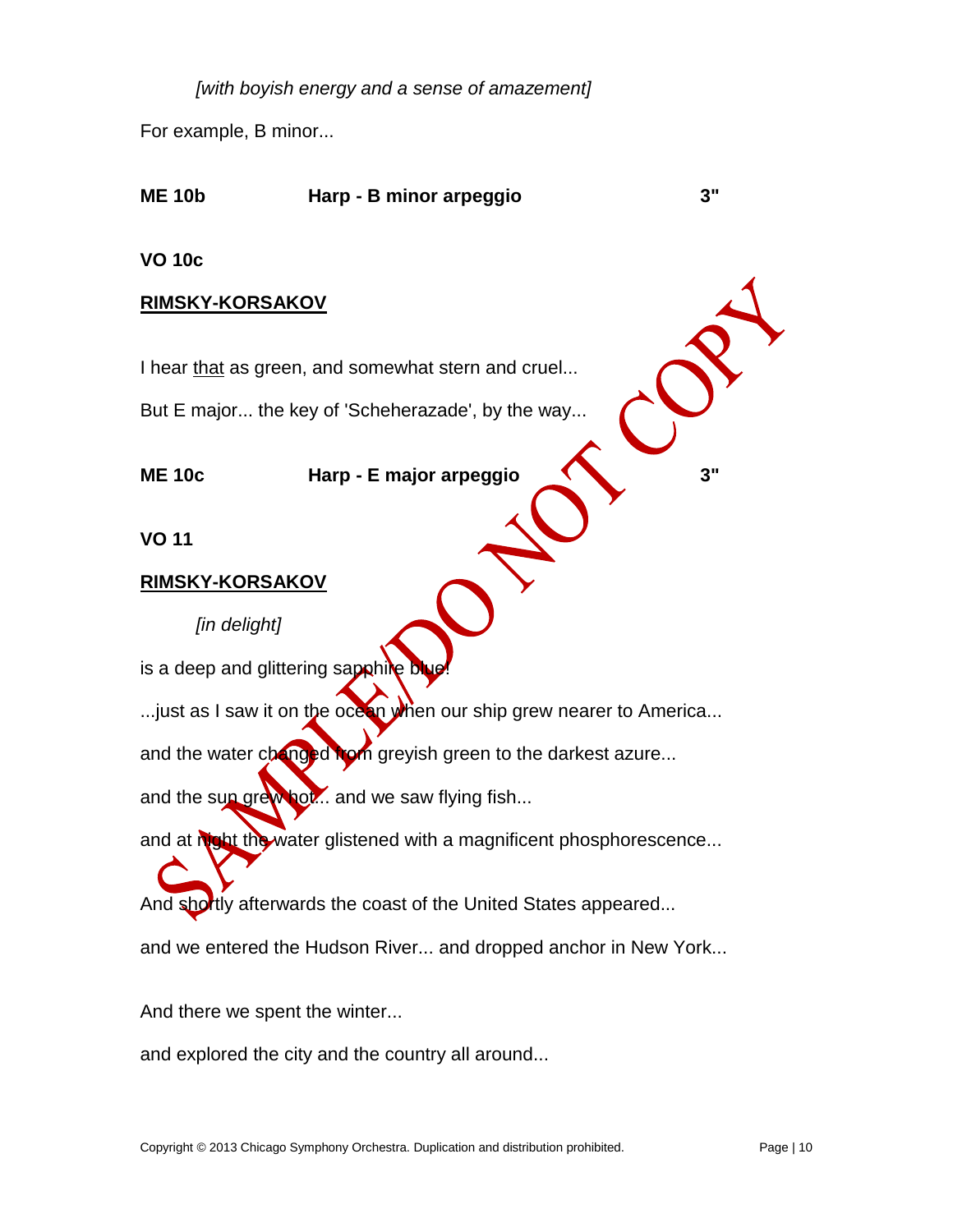The Americans at that time were in the middle of their Civil War... so we stayed exclusively within the Northern Territory which was fighting under President Lincoln for the emancipation of the Negroes...

And then... the following spring... we received orders from St Petersburg that we were to sail around Cape Horn... to the Pacific! And I was overjoyed!

**ME 11a 76-8 Horn call only 6"**

**VO 11b**

#### **RIMSKY-KORSAKOV**

*pointing to the projected map* To take advantage of the winds. first we voyaged eastwards to the Azores<sup>4</sup>... then south to Rio de Janeiro...  $\cancel{\beta}$  days on the ocean... To start with, fresh and stormy winds accompanied us, but as we neared the Equator we felt warmth... and the sky and sea grew azure once again... and at night we saw new constellations... and the dazzling beams of the full moon

dipping in and out of heaping clouds!...

**ME 11b 82-4 Horn call only 6"**

 $\overline{a}$ 

<sup>4</sup> Pronounced: a-ZOR-es (3 syllables)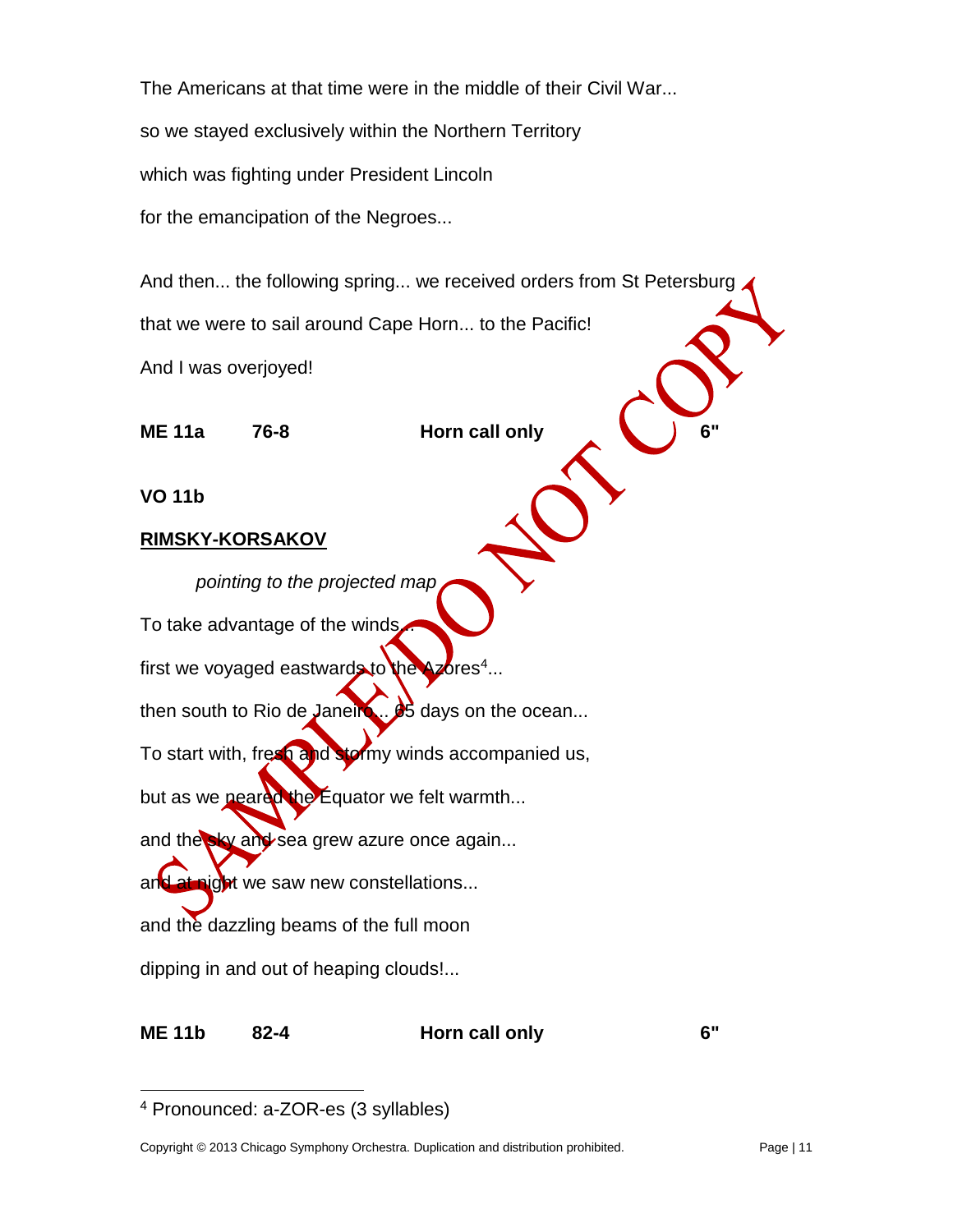#### **VO 11c**

#### **RIMSKY-KORSAKOV**

*[in ecstasy]*

In June we arrived in Rio!

#### *[stressing the names of colors!]*

The green-blue waters of the bay... the gorgeous green-clad mountain The city teeming with Negroes of every possible skin color, from brown to glossy black... some in shirts, others half-naked. The market filled with oranges, China oranges, and wonderful bananas... We saw monkeys and parrots... and waterfalls... and climbed the mountains and visited the Botanic Gardens, filled with flowers... and palms... and plants from Asia... the clove tree, the cinammon tree, and the camphor laurel... Humming birds and huge butterflies flew about by day and in the evening gleaming insects glittered in the air... *[This is one of the key lines from the show!]* Everything was different...  $N$ <sup>thing was as it is with us in Russia...</sup>

**ME 11c 88-90 Horn call only 6"**

**VO 12**

#### **RIMSKY-KORSAKOV**

*[suddenly, quietly, changing the tone, going further back in his memories]*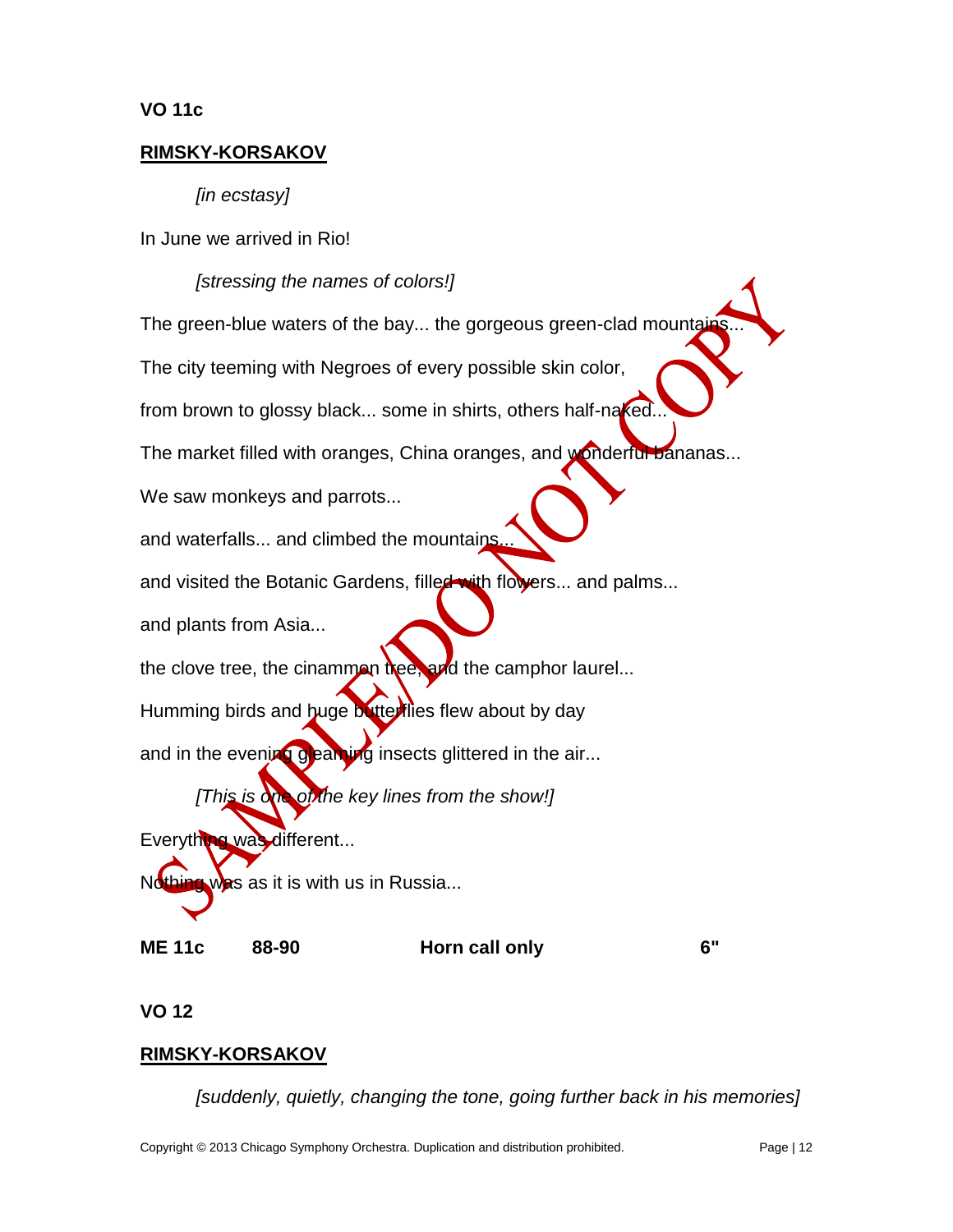A long time ago, when I was still a schoolboy in St Petersburg, I started going to the opera...

*[acknowledging the live orchestra]* And at first it was the orchestra that fascinated me... and most of all that sound of the French horn... *[he is thrilled by his own boyish love-affair]* But then I discovered Glinka... our first great Russian composer and his 'Ruslan and Ludmila'... And I fell utterly in love with this fairytale in music... and that moment in Act 1... when the beautiful Ludmila is spirited away. by two monsters sent by the evil Chernomor ... **ME 12 Glinka - Ruslan Act 1 Chernomor's scale 33"** Act 1 pp.146 last 2 bars to end of page 177 [bars 2 and 4 silent] SM

 $\overline{a}$ 

<sup>5</sup> Pronouced: Cher-no-MOR [this name means something like 'Black Death'!]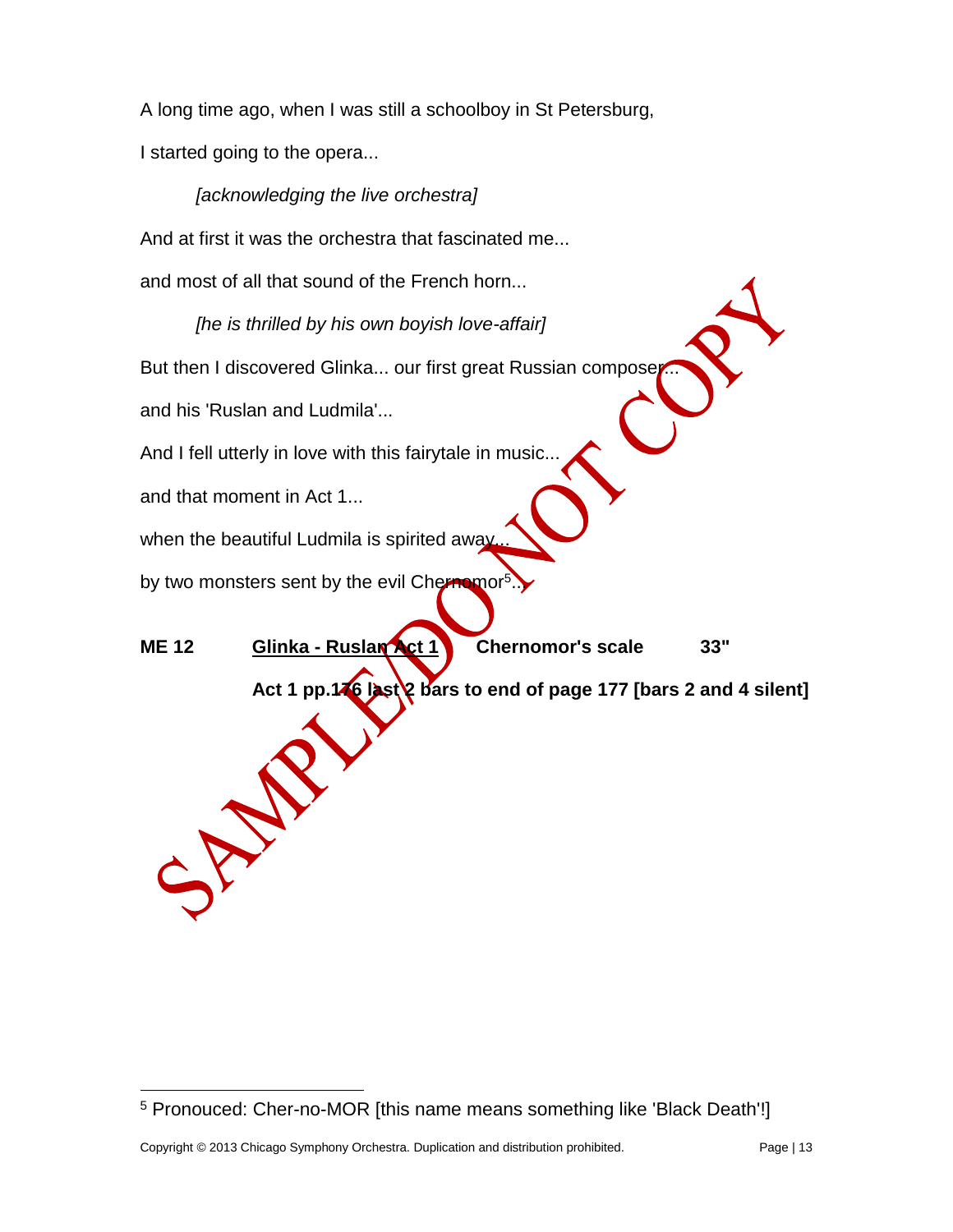#### **VO 13a [in bar 2 of ME 12]**

#### **RIMSKY-KORSAKOV**

*[relieving the excitement of his first discovery of this music and rehearsing Glinka's stage directions in his mind]*

 $\mathcal{C}$ 

"With a sudden clap of thunder..."

**VO 13b [in bar 4 of ME 12]**

#### **RIMSKY-KORSAKOV**

"...the stage is plunged in darkness!"

**VO 13c [after ME 12 ]**

#### **RIMSKY-KORSAKOV**

**RIMSKY-KORSAKOV**

*[proudly]*

Giinka!

There are no bounds to my enthusiasm for this great genius!

His music has been my school. and all his methods I have imbibed...

like the famous Glinka scale... descending by whole tones...

# **ME 13 Oboe descending scale G F E flat D flat B A G F E flat then words then ascending scale B C sharp E flat F G A B 18"**

**VO 13d [in the middle of ME 13]**

This scale has played an important part in many of my compositions...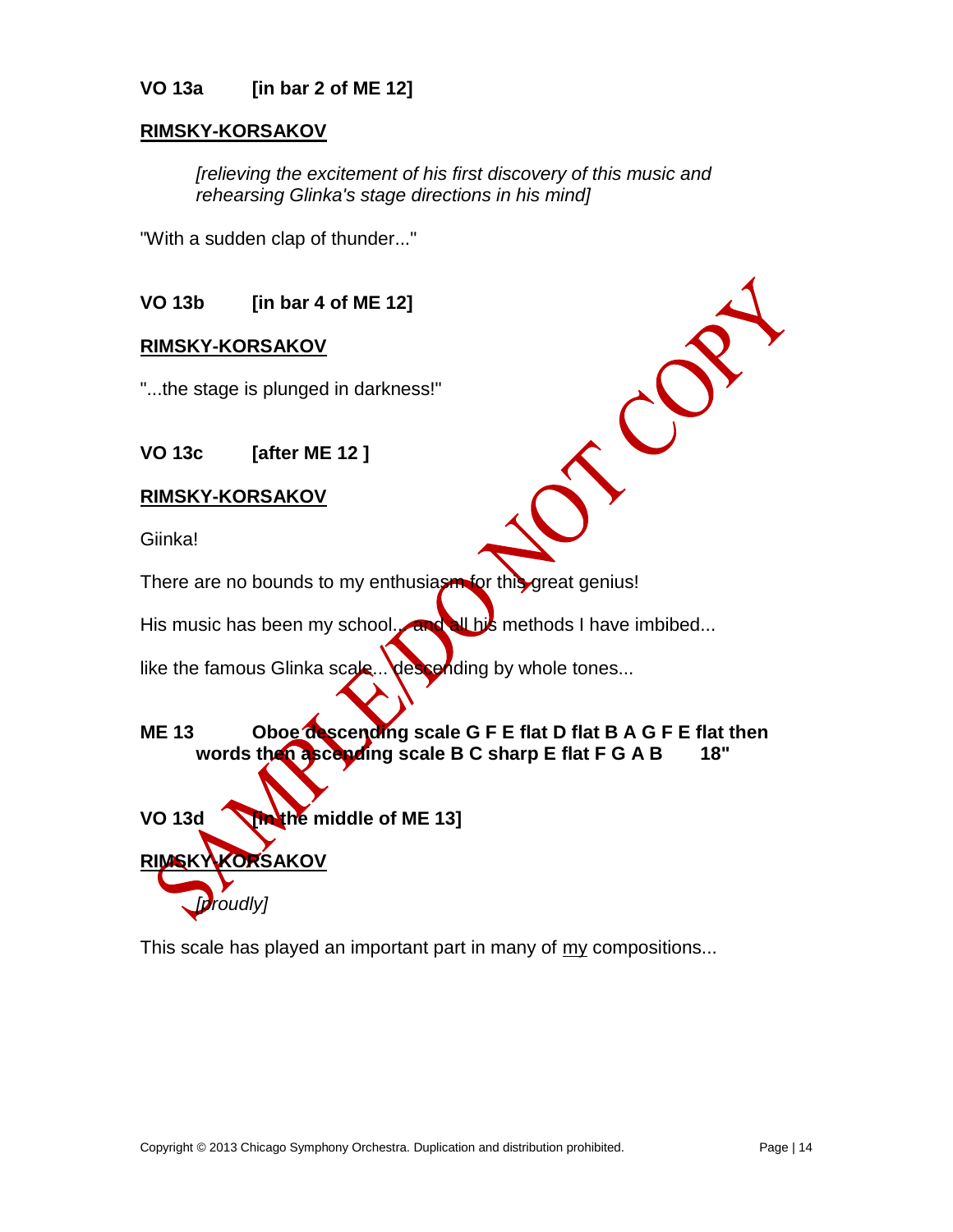# **VO 14 [after the end of ME 13]**

#### **RIMSKY-KORSAKOV**

And I used that same scale right here in my 'Scheherazade'...

*[in excitement]*

to create a picture of a grandly surging sea...

**ME 14 130-155** [no cello solo in last bar]

#### *Movement 2*

 $\mathcal{C}$ 

**VO 15**

#### **RIMSKY-KORSAKOV**

And so... after two years and eight months on a ship

my voyaging was over... and I came home

and as we drew near St Petersburg.

it grew colder... and we met icebergs...

And music? Music had been almost totally forgotten...

My mind was filled with memories of distant lands and oceans...

 $\epsilon$  day... I was taken by a friend to meet...

*[enjoying the name]*

Mily Balakirev<sup>6</sup>!

 $\overline{a}$ 

*[suddenly picking up energy]*

Here was someone unlike anyone I had ever known...

<sup>6</sup> Pronounce: Meely Ba-LACKI-reff

Copyright © 2013 Chicago Symphony Orchestra. Duplication and distribution prohibited. Page | 15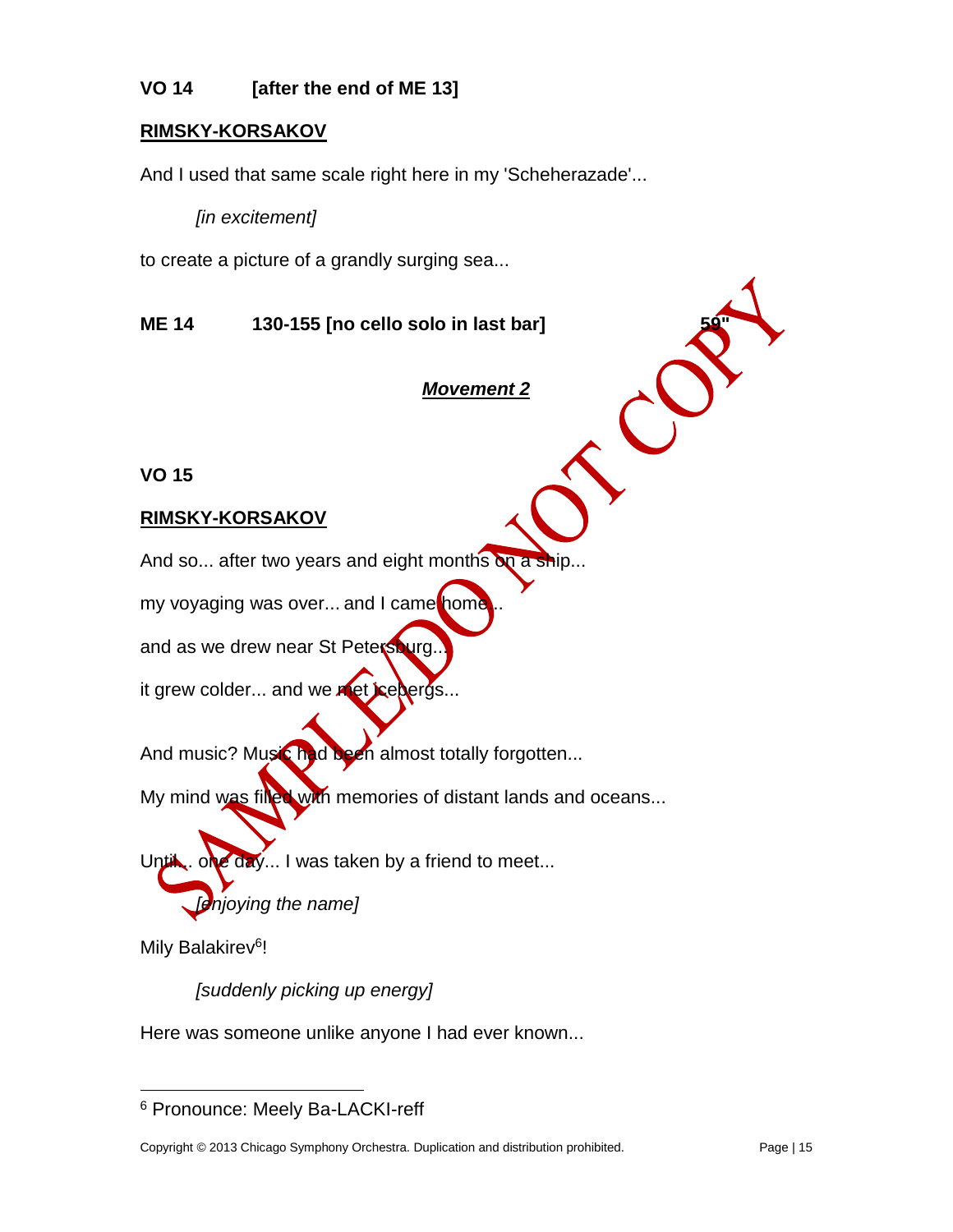a composer... an artist...

with bold and shocking new opinions and ideas... and a magnificent pianist, who could play everything from memory... This extraordinary man made an overpowering impression on me! Through him I found myself plunged suddenly into a whole new world, that was completely unfamiliar to me...

Through Balakirev I discovered Oriental music...

For he had recently returned from the high mountains of the Cau

and he'd brought back with him...

SP NP

the strangest-sounding melodies... and dances

which he played in the most captivating way.

and he'd begun composing his own music in that style...

**ME 15 Balakirev - Georgian Song - oboe solo 15"**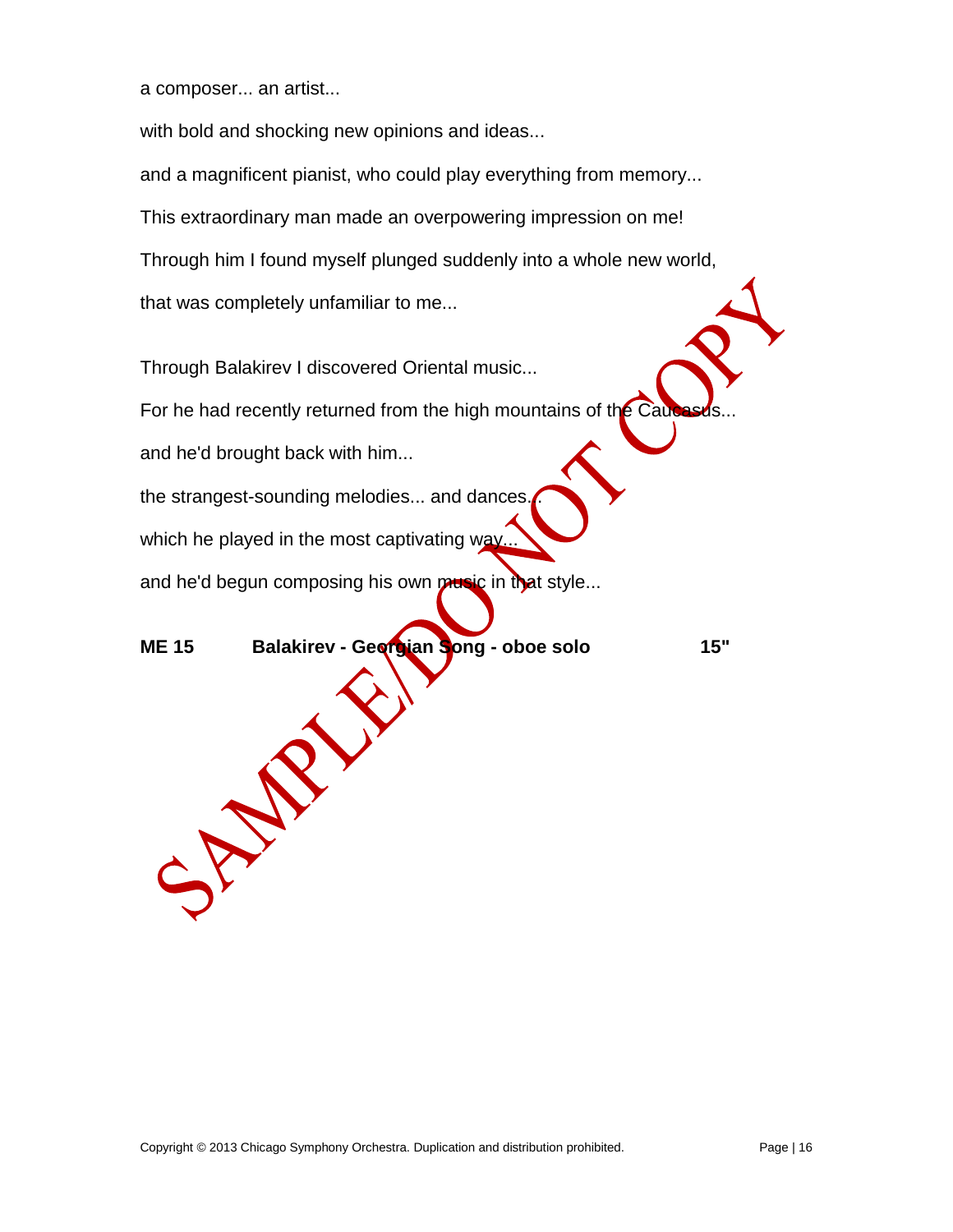$\overline{a}$ 

#### **RIMSKY-KORSAKOV**

The spell of Balakirev's personality was tremendous...

and his influence on all of us, his admirers,

resembled a magnetic or mesmeric force...

In those days he was still young, with fiery eyes and a handsome bear half-Russian half-Tatar... brilliant and aboriginal...

And... most astonishing... he would play to us

from his orchestral fantasy Tamara <sup>7</sup>

SPARY SI

which he was still improvising on the piano at that time

<sup>7</sup> Pronounced: Ta-MA-ra, with the stress on the second syllable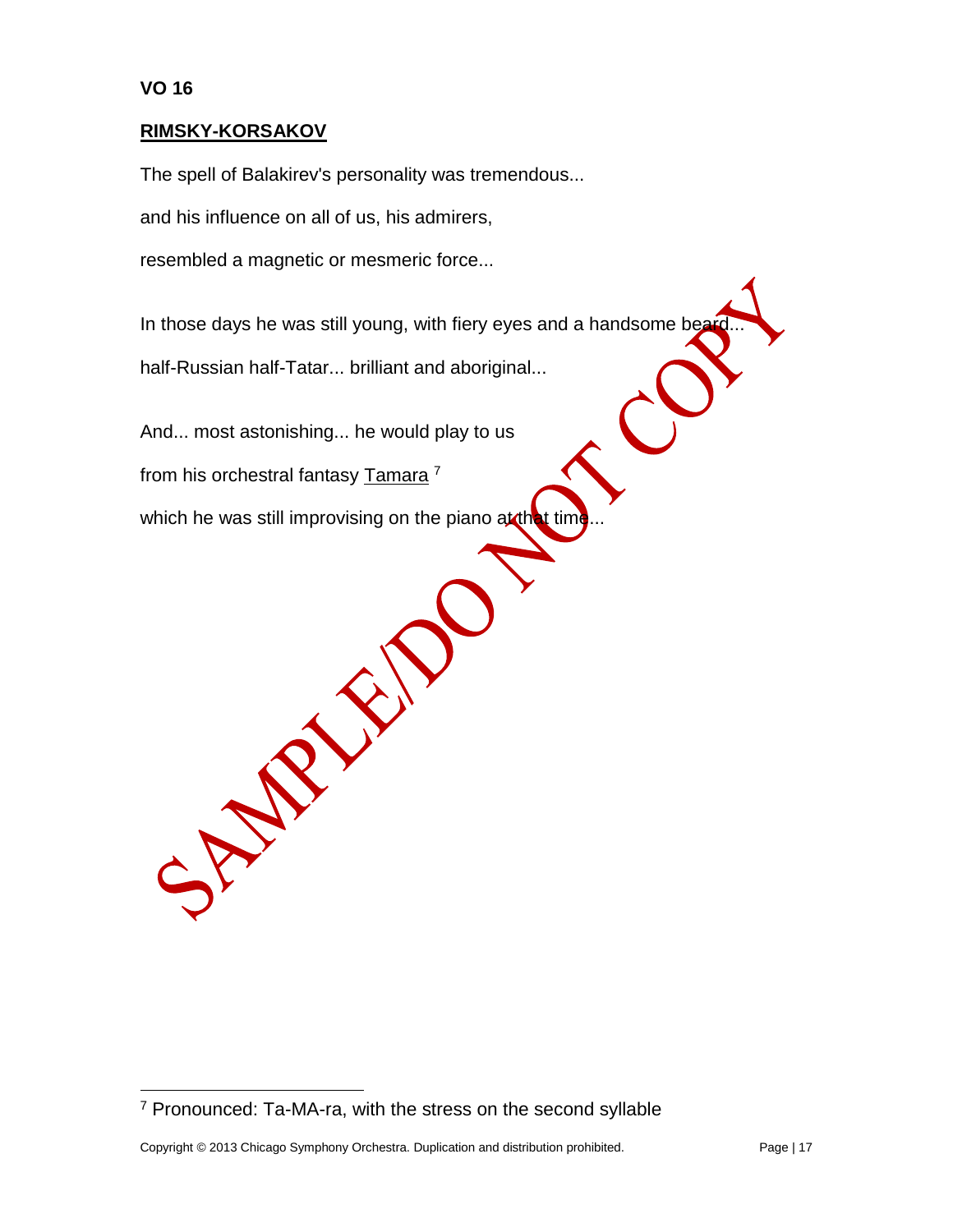# **STORYTELLER**

*[With romantic grandeur - this is a very famous Russian poem!]* In the deep dark gorges of the Caucasus Where the river Terek roars Long ago there stood an ancient tower Black against the blackness of the cliff. In that tower lived Queen Tamara<sup>8</sup>  $\mathcal{C}$ Beautiful as a heavenly angel Evil and treacherous as a demon. Through the midnight mist and darkness Travellers heard Tamara's voice Singing with passion and desire, Luring them with magic and strange power... **ME 16 Balakirev - Tamara, p.13 final bar to p.18 end of bar 2 [no horns] 1'05"**

 $\overline{a}$ 

<sup>8</sup> Again, pronounced: Ta-MA-ra, with the stress on the second syllable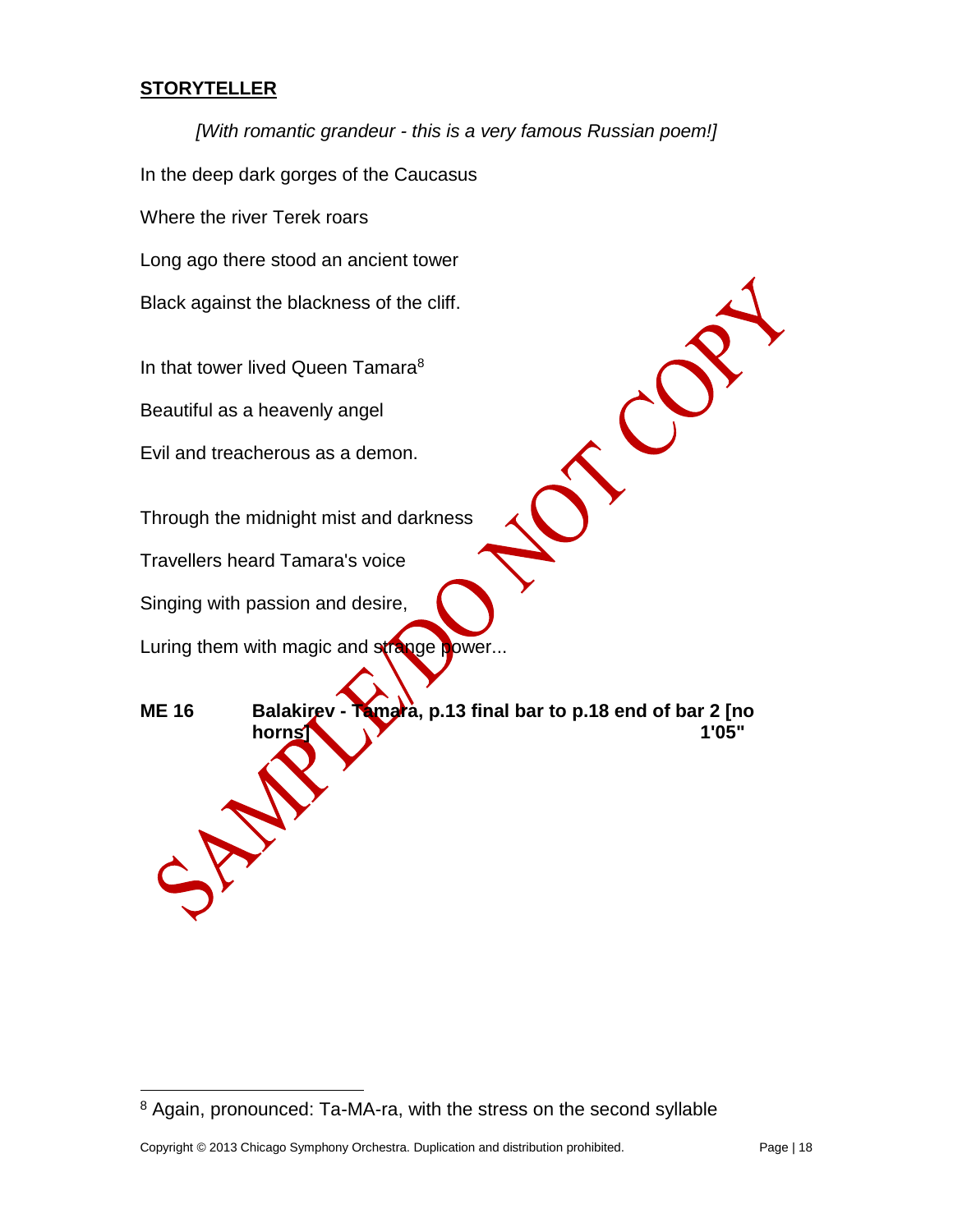$\overline{a}$ 

#### **RIMSKY-KORSAKOV**

It was through Balakirev that I made friends with another young composer of great promise who had recently made his appearance in our circle... Alexander Borodin<sup>9</sup>... He was not only a musician but a scientist! I used to visit him in his laboratory next to his apartment... surrounded by glass retorts filled with colourless gas which he was distilling from one vessel into another... and he and I would talk of music far into the night and I discovered he knew far more about the orchestra than I did...

I remember when several of us... Borodin, Musorgsky, Tchaikovsky, myself and others... were asked to come up with music for a pageant to celebrate the Emperor, Alexander II... The idea was for each composer to create an 'orchestral picture' of a different episode of Russian history...

*<u>Evelling</u> in the beauty of Borodin's contribution]* and it was Borodin who wrote by far the finest one... on the theme of Central Asia...

a vast territory, filled with half-savage nomad populations, which had only recently been conquered by the Russian Army...

<sup>9</sup> Best pronounced in the Anglophone manner: BO-ro-din